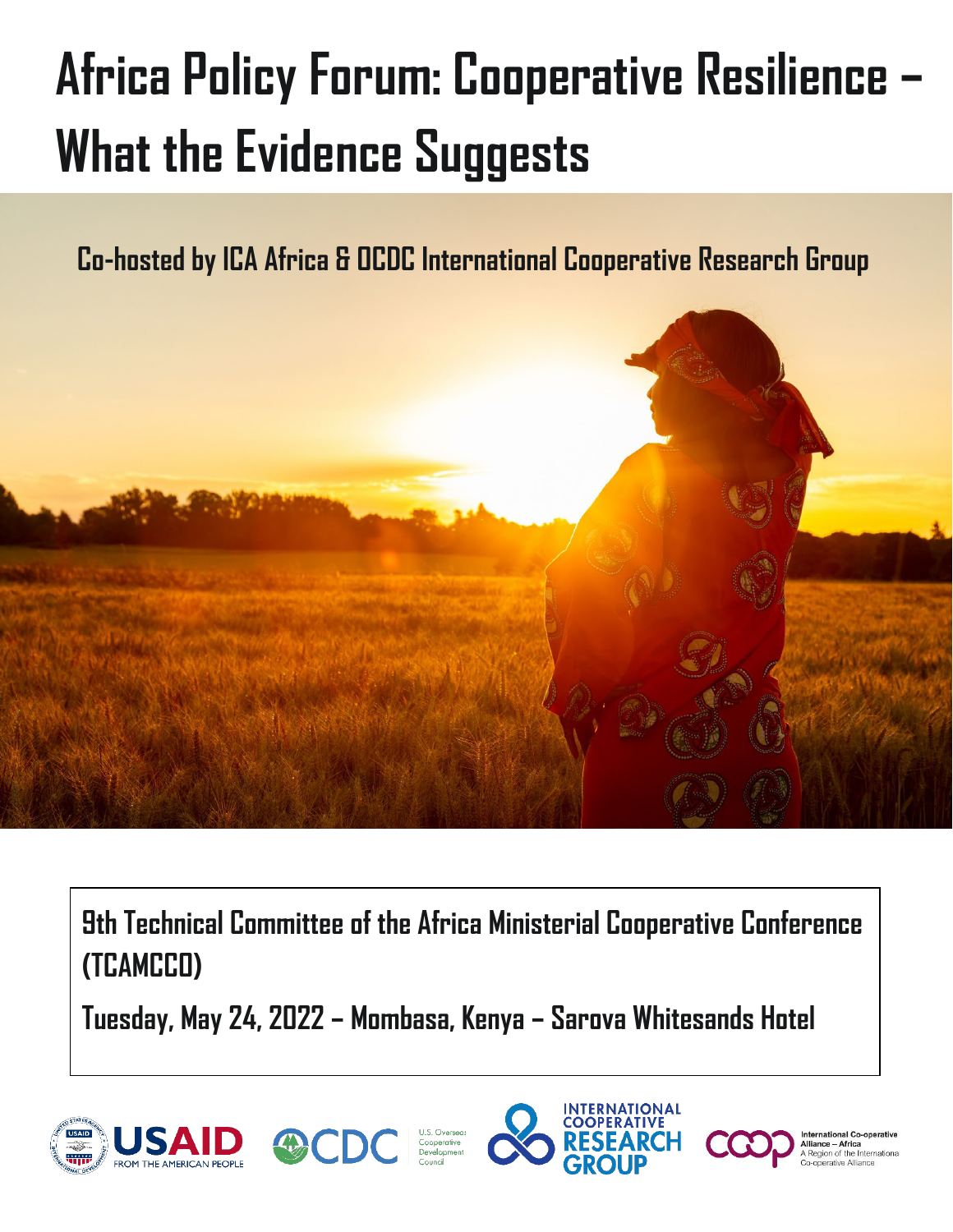The OCDC International Cooperative Research Group co-funded this research as one of six projects in the Collaborative Research for Cooperative Resilience Program, a multi-sectoral analysis of cooperative resilience in emerging markets.

# The Co-operative University of Kenya



### Resilience of SACCOs in the Hospitality, Aviation, and Horticulture Sectors to COVID-19 Systemic Shock (The Resilience Project)

#### Key Objectives:

To explore the potential for savings and credit cooperative organizations (SACCOs) to serve as pillars around which their members and communities can cope with effects of COVID-19 shocks, we investigated how SACCOs in the hospitality, aviation, and horticulture sectors responded. Specifically, we looked at how they remained afloat and supported members and the surrounding vulnerable communities to cope with the pandemic. We recommended potential policy options as well.

#### Research Approach:

Our conceptual framework posits that, by instituting appropriate measures (e.g. those targeting economic performance and sustainability; addressing membership services and engagement; and creating an enabling environment (see Figure 1) to support members and the vulnerable to cope with crises, cooperatives increase their own and members' resilience. An enabling environment includes policies and regulatory frameworks as well as SACCO-level decisions that cushion members.



#### **Figure 1: Conceptual framework**

#### Research Methods:

Quantitative data from 545 SACCO members and qualitative data from SACCO members and officials (i.e. CEOs and Chairs of Executive and Supervisory Committees) in 15 (12 non-deposit-taking and three deposit-taking) randomly sampled SACCOs were collected. Seven SACCOs were sampled from the horticulture sector, six from hospitality, and two from aviation.

#### Key Findings:

COVID-19 negatively impacted SACCOs in the hospitality, horticulture, and aviation sectors. Although women were more affected than men and are underrepresented in SACCOs, they coped better than men. SACCOs paid minimal attention to the principle of concern for the community.

#### I Policy Recommendations:

- 1. Encourage SACCOs to open up the common bond to reduce membership concentration of risk.
- 2. Implement strategies to increase women's membership in cooperatives and representation in SACCOs' leadership.
- 3. Sensitize and encourage SACCOs to show more concern to help communities cope better during shocks.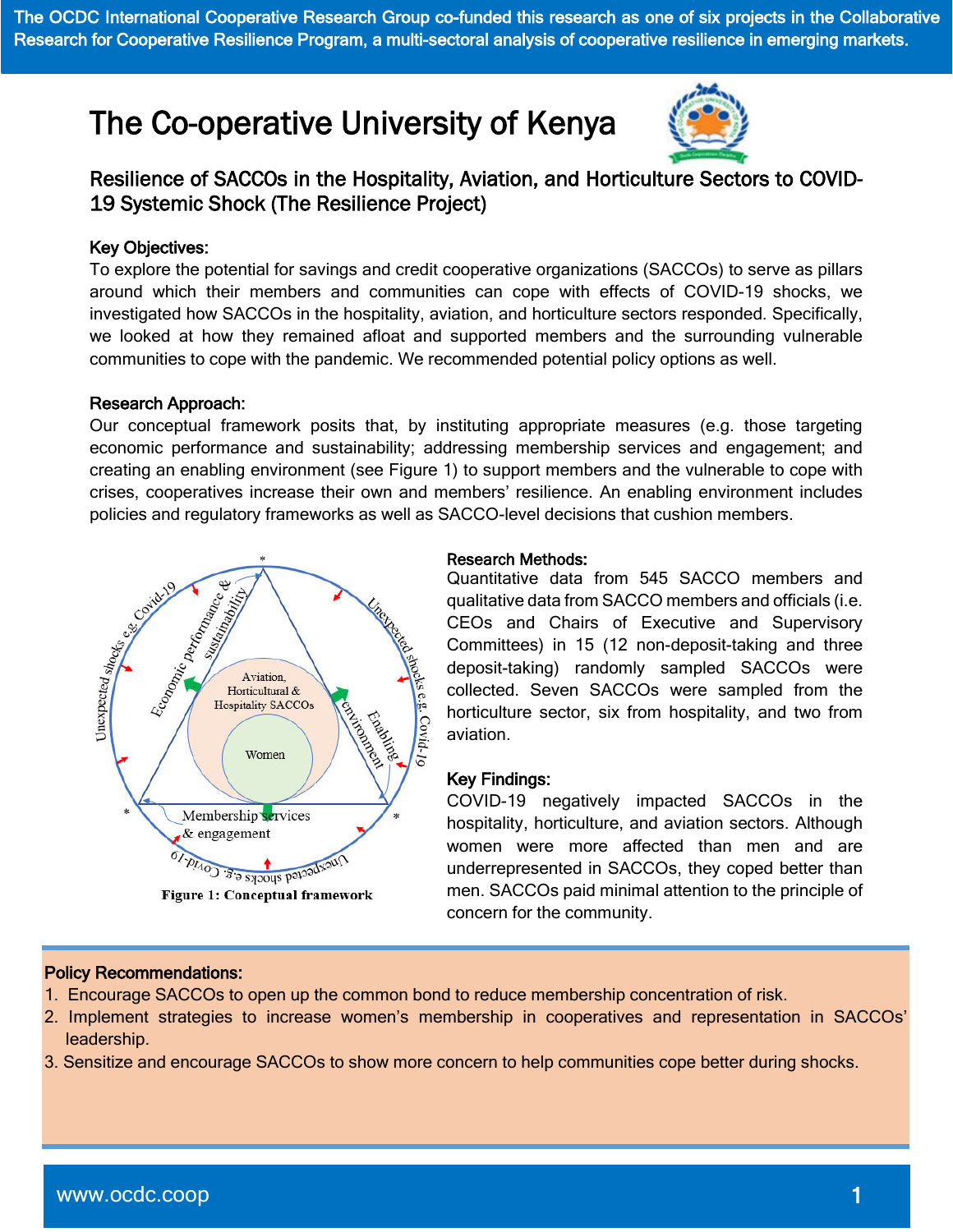International Co-operative Alliance - Africa CCC

Alliance - Africa A Region of the Intern

## Adoption of Climate-Smart Agricultural Practices that Contribute to the Resilience of Small-Scale Farmers: Incentives, Barriers, and Lessons Learned from Coffee Cooperatives in East Africa

#### Key Objectives:

The research study seeks to identify climate-smart agricultural practices that contribute to the resilience of coffee cooperatives in East Africa by focusing on the following specific objectives:

- 1. Identify how climate change is likely to impact coffee production by cooperatives in East Africa
- 2. Identify climate-smart agricultural practices available to coffee cooperatives in East Africa
- 3. Identify incentives for the adoption of climate-smart practices by coffee cooperatives in East **Africa**
- 4. Identify barriers to the adoption of climate-smart practices by coffee cooperatives in East Africa
- 5. Recommend an enabling policy environment for coffee cooperatives to adopt climate-smart agriculture in East Africa

#### Research Methods:

To satisfy the objectives of this research study, a mixed-methods approach was used. A survey of 30 primary coffee cooperatives from ICA-Africa members in Uganda, Kenya, Tanzania, Rwanda, and Ethiopia was administered. In addition, 30 key informant interviews were conducted to add additional insights to the quantitative results. For the purposes of this research, a semi-structured questionnaire and a key informant interview guide were used.

#### Key Findings:

From the study, it was clear that climate change poses great risks to coffee farmers, the larger sector, and national economies in East Africa. In the research, five key impacts were explored: (i) rising temperatures; (ii) changing seasonality; (iii) changing rainfall; (iv) extreme weather events; and (v) pests and diseases. While coffee farmers are adopting climate-smart agriculture practices (CSAPs) at both the farm and processing levels, they face barriers to wide-scale adoption, such as volatility of prices, lack of technical know-how, lack of funds, sociocultural barriers, and limited external support.

#### Policy Recommendations:

- 1. Implement policies that support and encourage the CSAP adoption, including policies that relate to the certification, pricing, and marketing of products.
- 2. Provide continuous capacity building and training to farmers and all relevant stakeholders, including union members, government representatives, and district council officials.
- 3. Subsidize or finance the cost of CSAPs through interventions by the government, donors, or other goodwill and financial institutions.
- 4. Promote regular and extensive research on CSAPs and their enabling environment to foster evidence-based recommendations.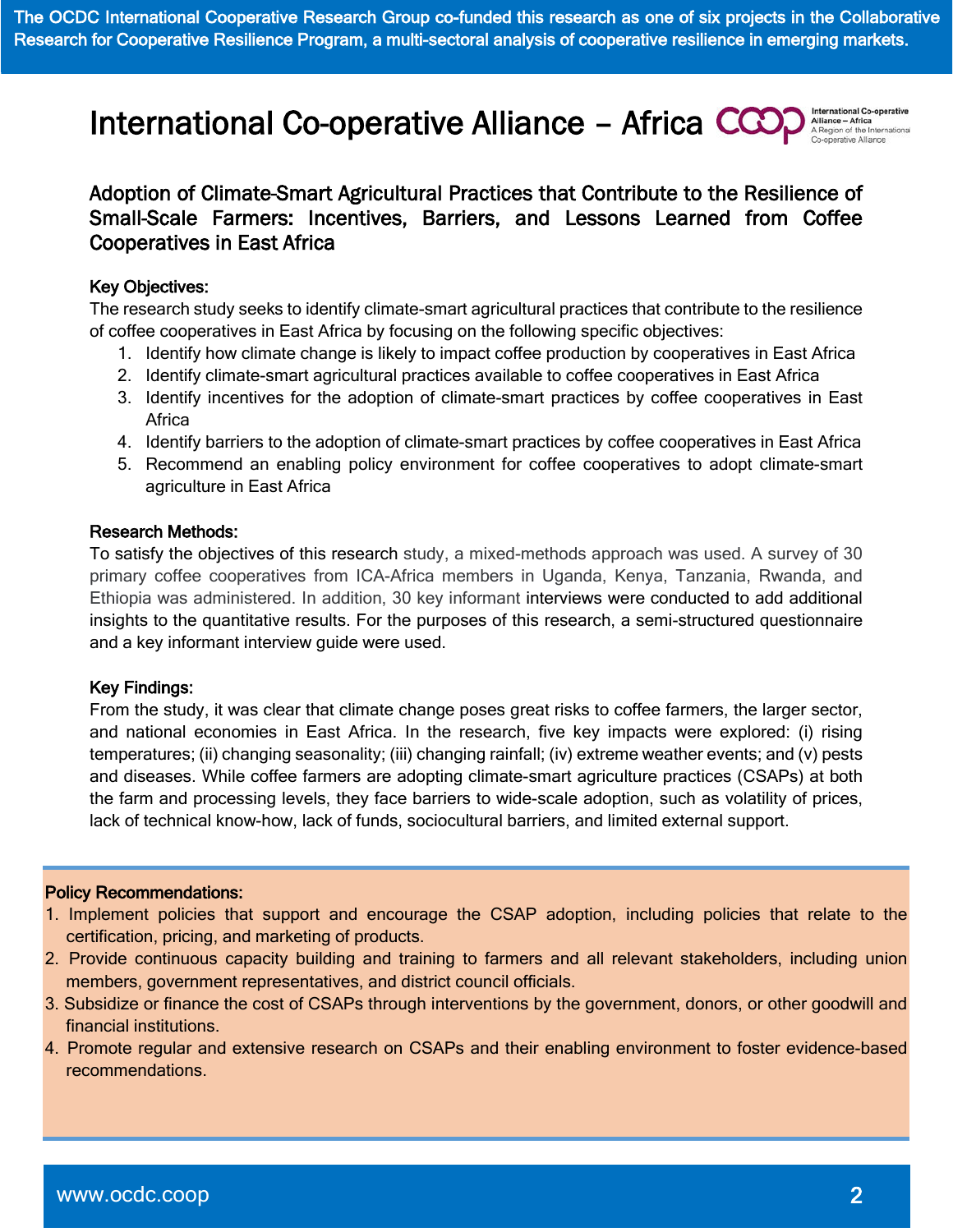The OCDC International Cooperative Research Group co-funded this research as one of six projects in the Collaborative Research for Cooperative Resilience Program, a multi-sectoral analysis of cooperative resilience in emerging markets.

# Kenya Union of Savings and Credit Co-operatives Ltd.



## Harnessing Youth Initiatives in the Growth of Kenyan SACCOs: A Case of Boda Bodas

#### Introduction:

Most boda boda drivers lack basic training on driving laws and regulations, proper road etiquette, and financial management. A lack of financial literacy means that they do not often succeed in applying their earnings effectively to improve their economic status. Attempts by youth in the boda boda sector to organize themselves into SACCOs or associations have not been successful on the whole. The SACCOs struggle to attract regular and consistent savings from boda boda operators and also operate outside the normal SACCO model. SACCOs, popular across Kenya, have been found to improve the economic status of members and improve members' economic standing.

#### Key Objectives:

The purpose of the research was to establish how the prevailing youth initiatives can be harnessed to assist the youth in improving their standard of living by involving them in collective actions. The intention of the research was to investigate youth initiatives and engagement mindsets contributing to youth attitudes toward SACCOs and to document effective youth engagement initiatives that youth associations or SACCOs can adopt to help youth view such associations or SACCOs as viable financial institutions.

#### Research Methods:

A pilot study was conducted in Kiambu County. The target population included the boda boda SACCOs and associations; the individuals surveyed were the executive officials of the SACCOs/associations. The sample size for the study was 107, which corresponds to the number from the sampling frame (i.e. five officials from each SACCO in the 17 sub-counties and one association). Semi-structured questionnaires were administered to collect data and regression analyses were run on the results.

#### Key Findings:

The joint multiple regression model revealed that youth empowerment initiatives, savings mobilizations, and the boda boda youth operating characteristics significantly influence the growth of boda boda SACCOs. It was also established that government interventions moderate the growth of SACCOs and significantly influence their operating characteristics. It can be concluded that the growth of boda boda SACCOs is impacted by the youth's relative level of empowerment, rate of savings mobilization, and the efficiency/transparency of cooperative operations.

#### Policy Recommendations:

- 1. Streamline boda boda operations through appropriate policy guidelines/enforcement.
- 2. Encourage government to intervene by providing capacity building to youth groups and boda boda associations
- 3. Over the long term, promote collective entrepreneurship where SACCOs are domiciled.
- 4. Encourage government to take keen interest in the youth initiatives which are geared toward generating employment opportunities.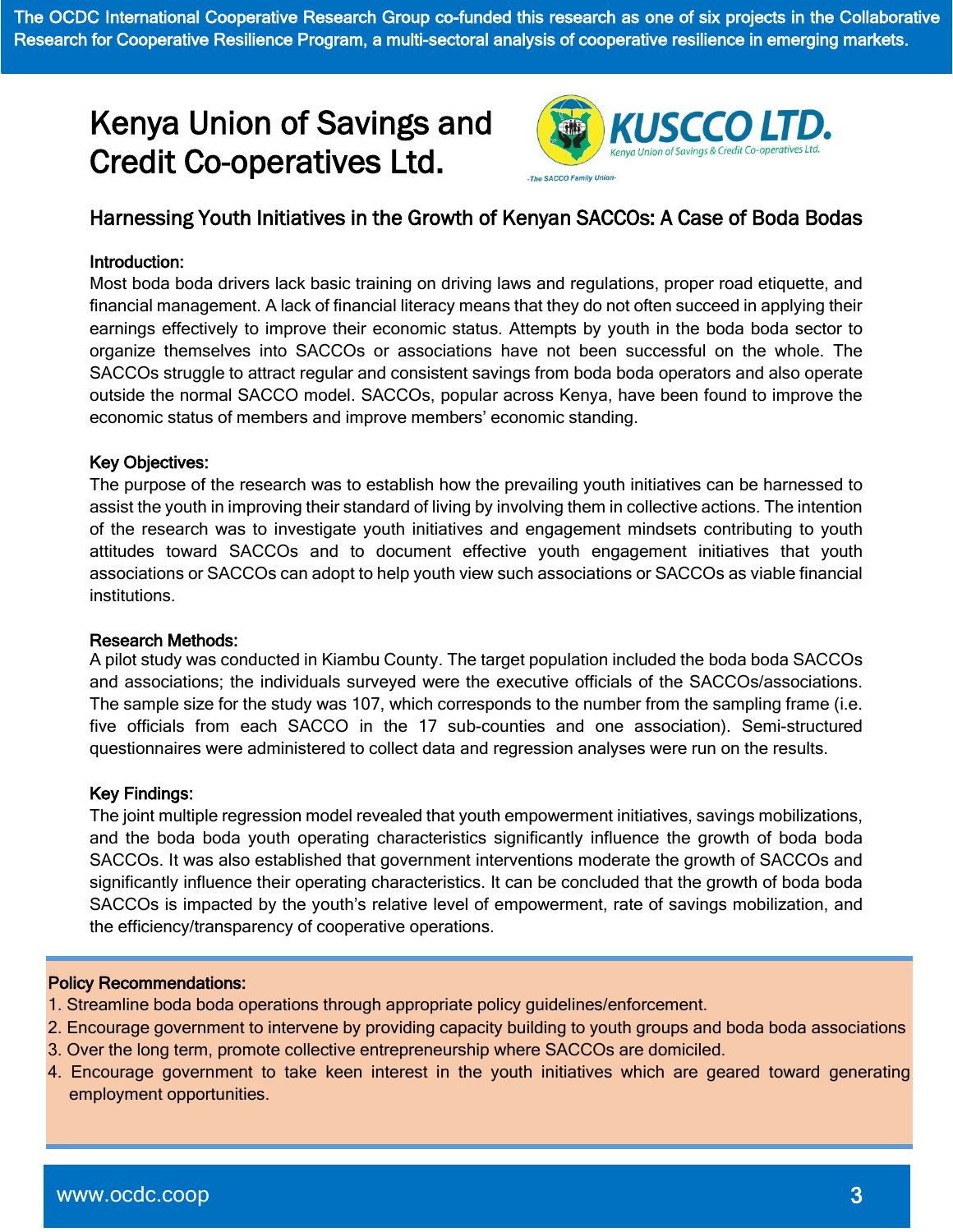# National Cooperative Business Association CLUSA International



## CLARITY 2.0 Working Group Phase I: Foundational Research

#### Introduction:

The relationship between law and vulnerability provides insight into the role of law in promoting resiliency. According to legal scholar Martha Fineman's vulnerability theory, "Resilience is produced within and through institutions and relationships that confer privilege and power. Those institutions and relationships, whether deemed public or private, are at least partially *defined and reinforced by law*" (Fineman, 2021). Cooperative legal frameworks provide the foundation of a country's cooperative ecosystem, which in addition to cooperatives, their apex organizations, and other stakeholders, includes government entities that coordinate promotion, supervision, registration, and, in some cases, policy. Enabling cooperative law and regulation supports the overall strength of the cooperative ecosystem to promote inclusive economies and better deal with shocks through shared resources, response coordination, and cooperation.

#### Key Research Question:

What are (or what should be) the key areas of cooperative legal and regulatory reform addressed in the Cooperative Law and Regulation Initiative (CLARITY)?

#### Research Methods:

To answer the research questions, a multipronged research methodology was developed and centered around a CLARITY 2.0 Working Group of 14 cooperative law experts from countries in Latin America, Asia, and Africa. A total of 10 two-hour seminars were organized over a 12-month period. The project used online surveys, working group assignments, discussions during seminars, polls, and case study presentations to answer the key research questions.

#### Key Findings:

CLARITY is still pertinent and useful today. Of CLARITY's current 30 key reform issues for cooperative law and regulation analysis, 29 are still relevant. However, the Working Group identified 120 additional reform issues, indicating that there is great potential to improve CLARITY's analytic framework to achieve more comprehensive assessments of cooperative law and regulation.

#### Ī Policy Recommendations:

- 1. Reform efforts for cooperative law and regulation are ideally led by cooperative stakeholders, but in cases where government takes the lead, reform processes should be participatory and inclusive to ensure the cooperative sector's needs are heard and incorporated to create more enabling legal frameworks.
- 2. Cooperative law and regulation reform efforts should intentionally consider how to provide equitable opportunities for marginalized groups, such as women and youth.
- 3. Cooperative stakeholders and legislative bodies should consider using CLARITY tools and methodologies to support cooperative legal framework reform that promotes an enabling environment for the cooperative sector.